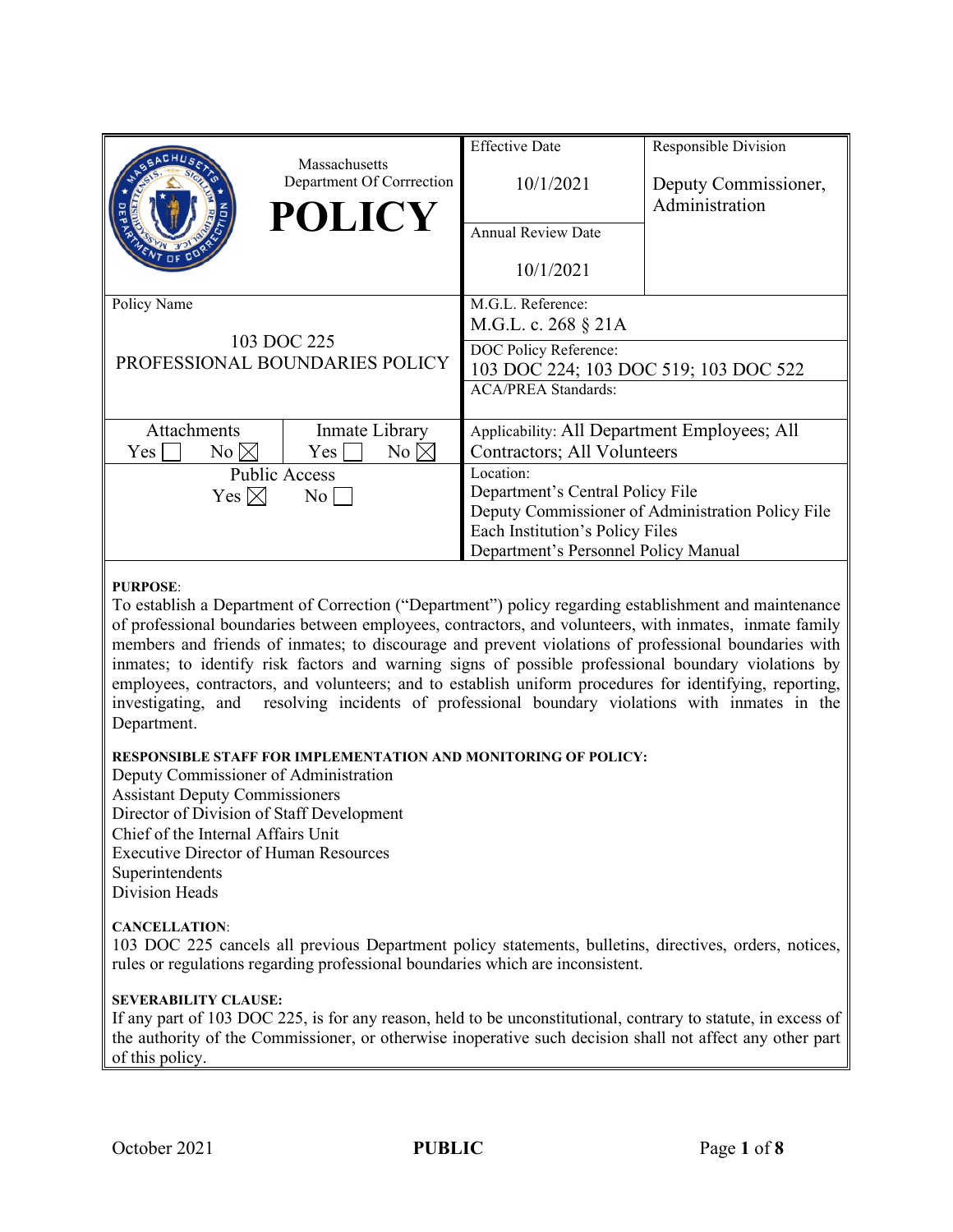# **TABLE OF CONTENTS**

| 225.01 | <b>Policy Statement</b>                                                                                     | 3               |
|--------|-------------------------------------------------------------------------------------------------------------|-----------------|
| 225.02 | Definitions                                                                                                 | 3               |
| 225.03 | <b>General Guidelines</b>                                                                                   | $\overline{4}$  |
| 225.04 | Reporting                                                                                                   | $7\phantom{.0}$ |
| 225.05 | Corrective Action for Contractors and Volunteers who Violate<br><b>Sexual Harassment and Abuse Policies</b> | $\overline{7}$  |
| 225.06 | Investigation                                                                                               | 7               |
| 225.07 | Selection and Hiring                                                                                        | 7               |
| 225.08 | <b>Staff Training</b>                                                                                       | 8               |
| 225.09 | <b>Operational Issues</b>                                                                                   | 8               |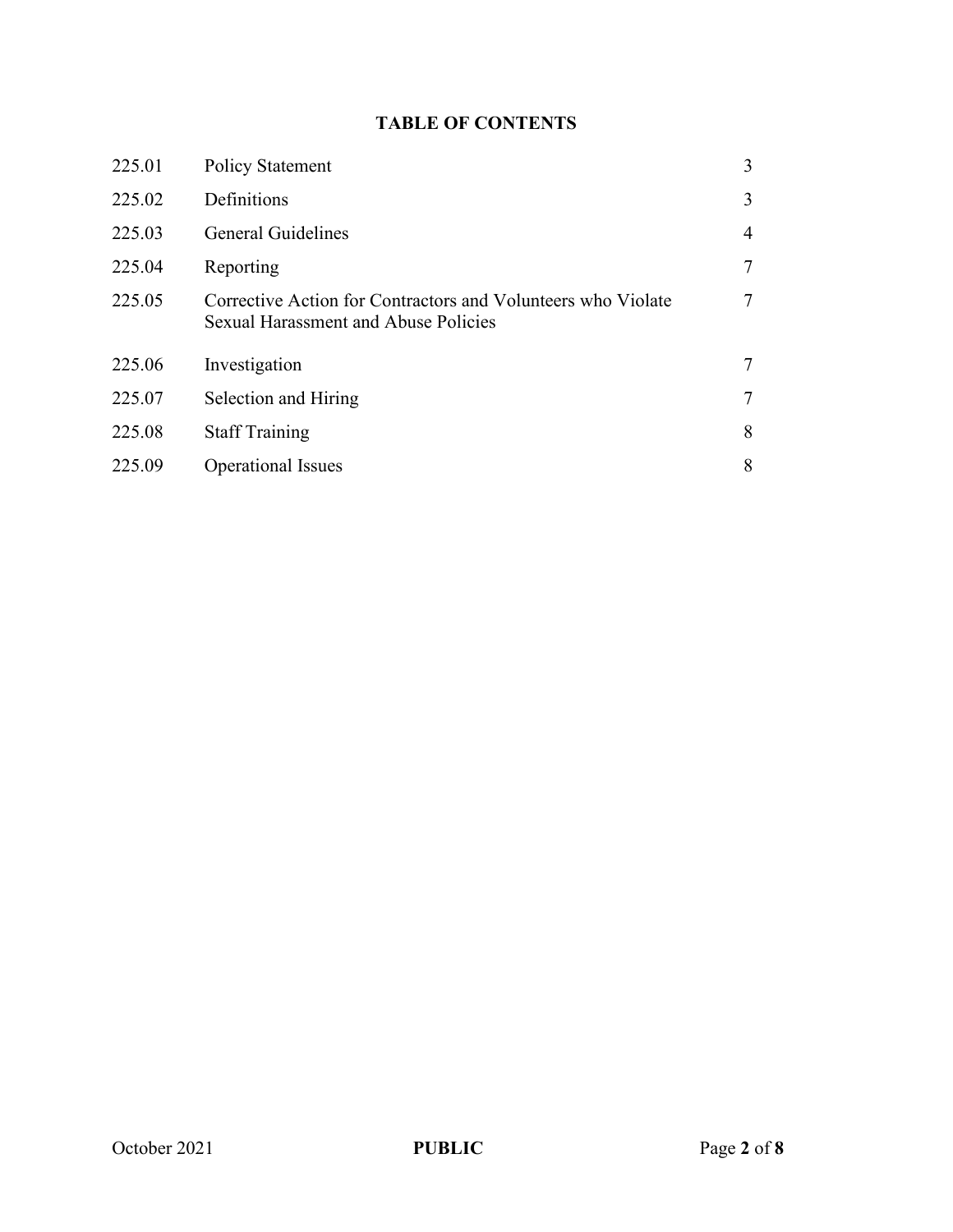## **225.01 POLICY STATEMENT**

It is the Department's policy to ensure that all employees, contractors, and volunteers maintain professional boundaries with inmates. Any act by an employee, contractor, or volunteer that violates professional boundaries is prohibited. All allegations and incidents involving the violations of professional boundaries shall be reported and fully investigated and may result in action ranging from discipline, including termination, to criminal prosecution. As part of its continuous effort to prevent violations of professional boundaries, the Department is committed to providing all staff with training regarding this policy.

## **225.02 DEFINITIONS**

Intimacy: Any behavior between individuals which does not rise to the level of sexual abuse or harassment, but which is close, personal and creates/maintains an emotional and/or sexual connection, including, but not limited to,touching parts of the body not included under the definition of sexual abuse, sending/receiving personal letters/cards/gifts, or engaging in phone calls. Intimacy and intimate relationships between staff members and inmates are expressly prohibited, as they are a violation of professional boundaries.

Professional Boundaries: Relationships and interpersonal interactions by employees, contractors, and volunteers with inmates and the family members and friends of inmates that are impartial, limited to fulfill official duties, and that are within the boundaries of applicable federal and state laws, regulations, and other Department policies. Such relationships and interpersonal interactions are those that a person would willingly have made known to a superior and any official authorized to inquire about and investigate them and ensure compliance with applicable laws, regulations, and policies. Professional boundaries are the space between a staff member's power and control over an inmate and the inmate's vulnerability to the misuse of that power and control. Violations of professional boundaries include but are not limited to misuse of power and control over an inmate; giving to or receiving from an inmate any unauthorized item; granting special privileges of any kind to an inmate; spending excessive time with an inmate that is not warranted by official duties; discussing the personal life or issues of any employee, including one's self, with an inmate or in the presence of an inmate**;** discussing the personal life or issues of another inmate with an inmate or in the presence of an inmate; engaging in any act that may undermine the ability of any employee to effectively manage an inmate. Similar behavior with the family member or friend of an inmate may also be a violation of a professional boundary**.** Staff sexual misconduct with inmates, which is a violation of professional boundaries, is prohibited by M.G.L. c. 268 § 21A and 103 DOC 519, *Sexual Harrassment/Abuse Response Prevention Policy (SHARPP)*.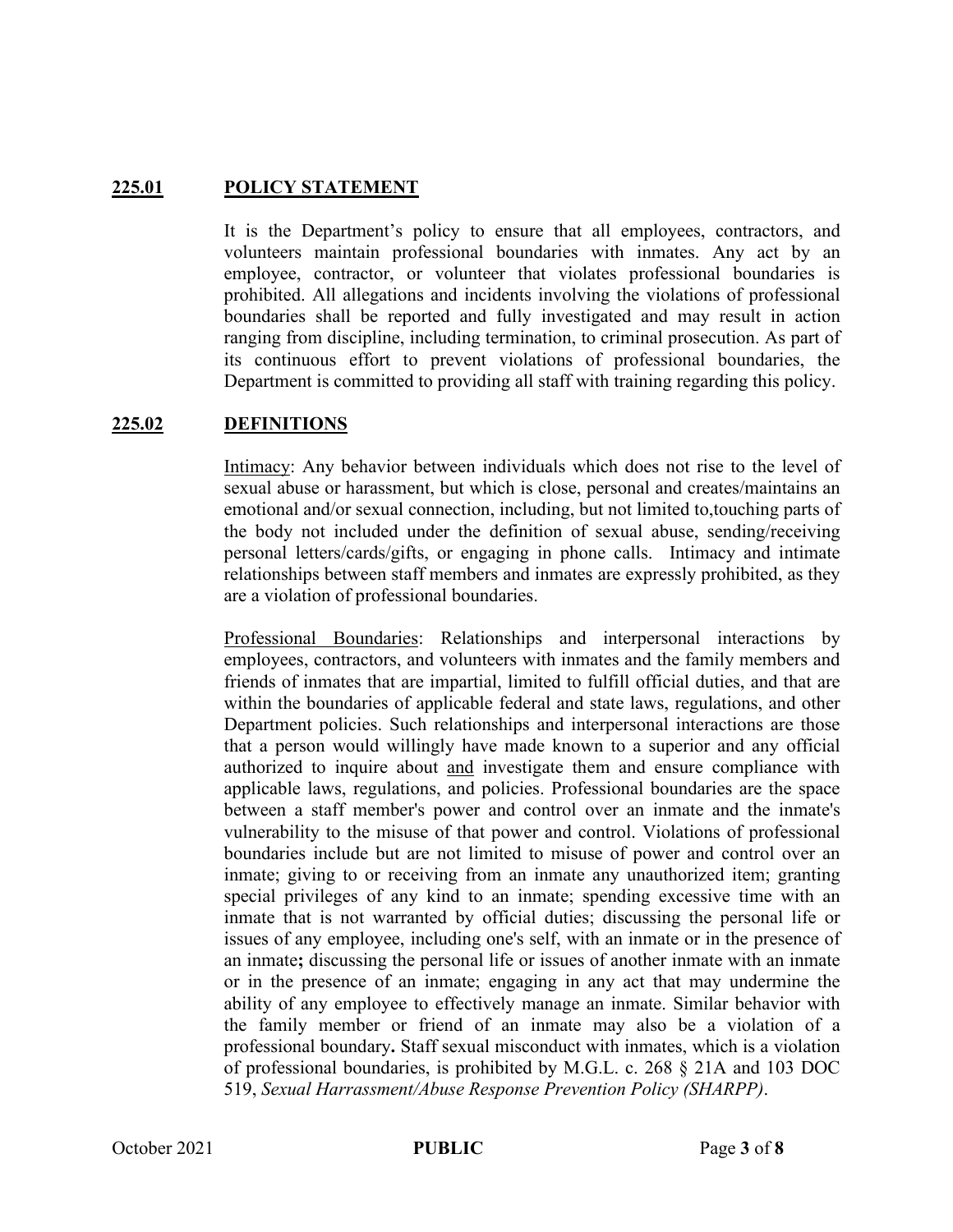# **225.03 GENERAL GUIDELINES**

Violations of professional boundaries may occur between an employee, contractor, or volunteer and an inmate with whom that person is interacting.

- 1. While some violations of professional boundaries may be viewed as minor deviations from acceptable practices, such violations can contribute to careless practices, incompetence, and negligence that compromise the Department's core values and its ability to fulfill its mission.
- 2. It is the personal responsibility of each individual Department employee, contractor, and volunteer to maintain professional boundaries with inmates with whom they interact. Furthermore, each individual supervisor and manager is responsible for identifying subordinates whose job duties or life circumstances may place them at a greater risk for violating professional boundaries; providing supervision and direction to those subordinates so that incidents of professional boundary violations can be prevented; and reporting violations of professional boundaries when they occur.
- 3. When boundaries are blurred or non-existent inmates may develop inappropriate relationships with staff, which may compromise staff's professionalism and significantly jeopardize the operation of the Department's institutions and divisions.
- 4. Undue familiarity with an inmate may lead to violations of professional boundaries which may also be violations of criminal law and place the violator at risk of criminal prosecution. Such violations may include giving to or receiving gifts or other unauthorized items of value from an inmate or the family member of an inmate or engaging in sexual misconduct with an inmate.
- 5. Employees, contractors, and volunteers from every discipline and rank who work within a Department correctional institution are at potential risk for violating professional boundaries.
- 6. Individual life circumstances may make some employees, contractors, and volunteers more vulnerable and at higher risk than others for violating professional boundaries. Risk factors for violations of professional boundaries include but are not limited to: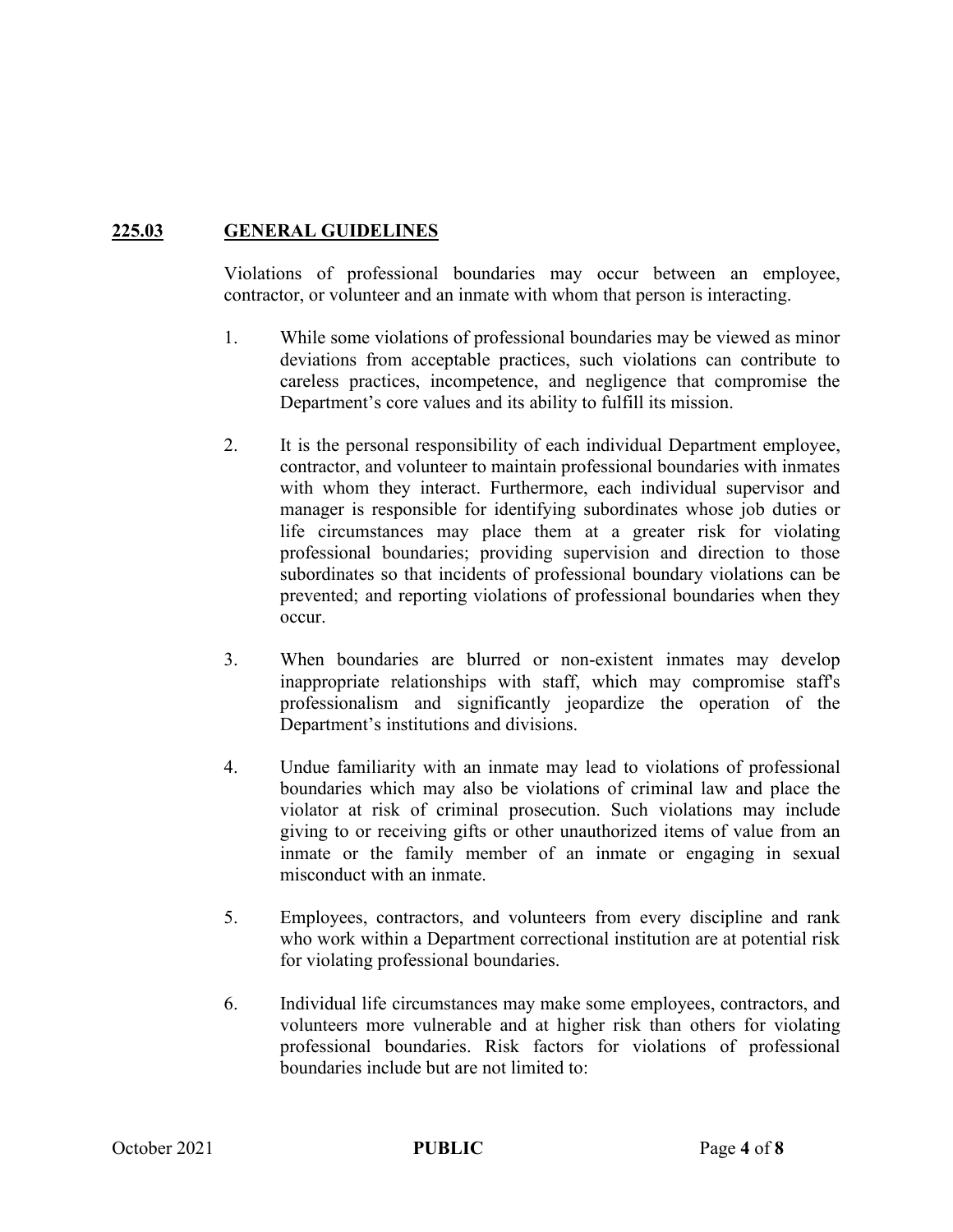- a. life crises such as the death of a family member or divorce;
- b. personal or family illness;
- c. financial difficulties;
- d. major life transitions such as retirement or demotion;
- e. low self-esteem;
- f. job dissatisfaction or poor relationships with peers and coworkers;
- g. physical and/or social isolation from other staff.
- 7. There may be warning signs or "red flags" that an employee, contractor, or volunteer may be at risk of violating or has violated professional boundaries. These warning signs may include:
	- a. sudden changes in appearance or dress;
	- b. spending excessive time with a particular inmate;
	- c. self-disclosure of personal problems or intimate details of one's life to an inmate;
	- d. asking an inmate about personal information except on a "need to know" basis;
	- e. giving to or receiving unauthorized items from an inmate;
	- f. inappropriate communication with an inmate such as excessive joking or sexual talk;
	- g. inappropriate communication with an inmate's family member or friend outside of a professional capacity;
	- h. touching an inmate, such as patting, pinching, or repeated brushing up against the person;
	- i. relaxing enforcement of rules with a certain inmate;
	- j. when being guarded, sensitive or defensive interactions with a particular inmate are brought into question;
	- k. doing or receiving favors for or from an inmate;
	- l. responding to routine requests in a different manner for different inmates.
- 8. The attire of employees, contractors, and volunteers who are assigned to a correctional institution is important in establishing professional boundaries with inmates. For this reason it is important that a professional appearance be maintained at all times.

\*This section also pertains to Central Headquarters staff members while they are conducting business in Department correctional institutions.

Staff who are required to wear a uniform must meet the standards in 103 DOC 224, *Uniforms*. Non-uniformed staff must wear clothing that is clean, pressed, and in good repair. This clothing must not be overly casual or inappropriate for wearing in a correctional environment**.** It is not the intention of this section to dictate fashion or taste but to provide a framework within which professional attire is attained**.** Clothing that is not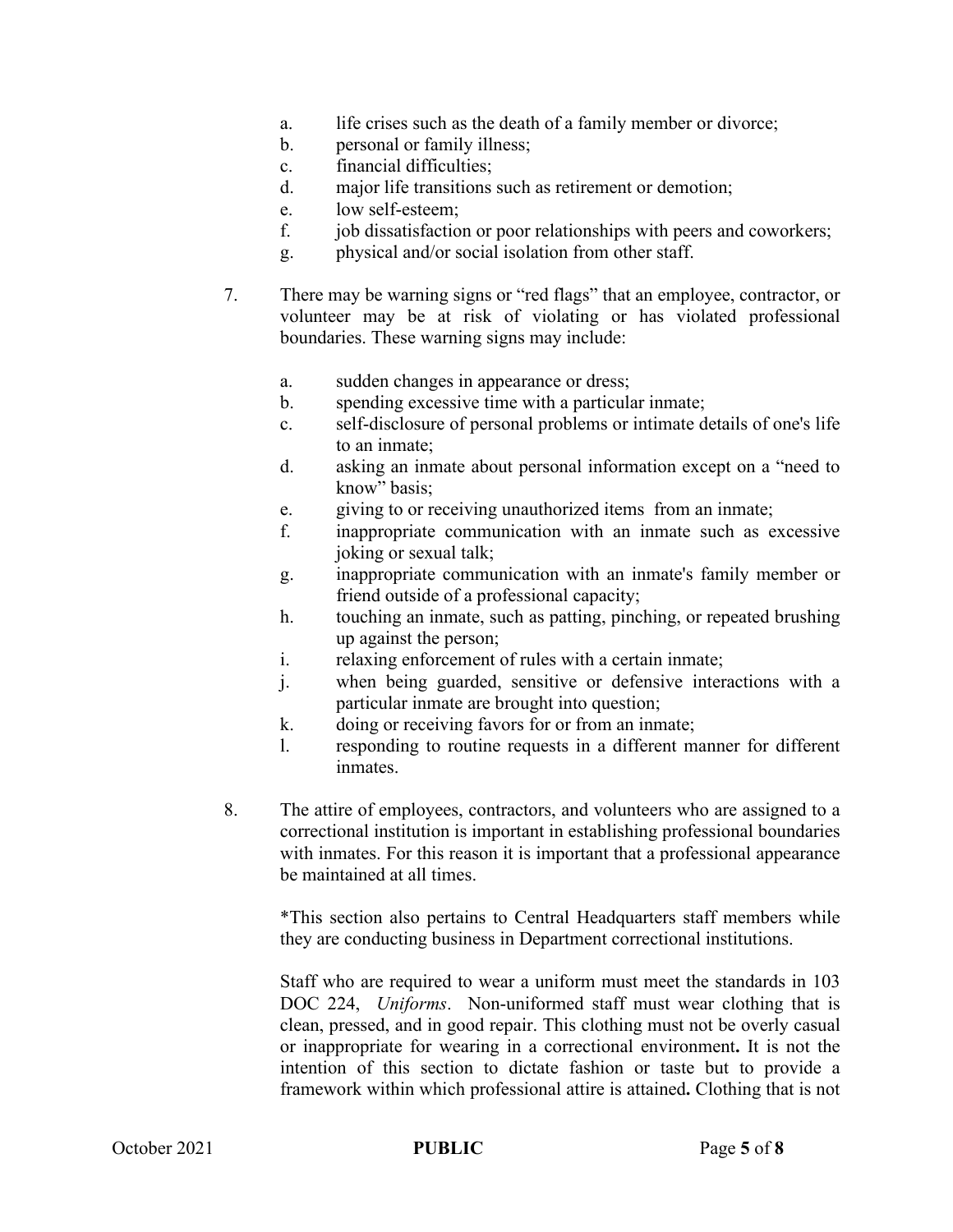appropriate for wearing in a correctional environment includes but is not limited to:

- a. Jeans or any clothing made of denim of any color
- b. Sweat clothing
- c. Warm up suits
- d. Tee shirts
- e. Transparent or sheer clothing and low cut clothing tops
- f. Shorts
- g. Tank tops and halter tops
- h. Slogans on clothing except for discrete manufacturer's logos
- i. Visible underwear
- j. Footwear to include:
	- Sneakers;
		- work boots;
		- beach sandals;
		- shoes that have a division or thong between the toes;
		- shoes that are not secured to the back of the foot (e.g., mules); and, shoes with a heel greater than four (4) inches in height

\*\* Direct care medical staff such as LPN's, RN's, and Certified Nursing Assistants shall be permitted to wear sneakers. Additionally, the Mental Health Workers at the Bridgewater State Hospital are permitted to wear sneakers. Storeroom staff are permitted to wear work boots and/or sneakers. Be mindful that footwear should be professional and businesslike.

- k. Extremely tight or loose fitting clothing
- l. Short skirts and dresses
- m. Shirts and blouses which leave any portion of the midriff exposed
- 9. While employees, contractors, and volunteers may be able to recognize that they are at high risk for violating professional boundaries, those staff who have the most interaction with them, such as their peers and first line supervisors, are more likely to make this identification. First line supervisors play an especially key role in the identification of a staff member or volunteer who may be at risk for violating professional boundaries. Because prevention of boundary violations is so important, first line supervisors shall be aware of the risk factors and warning signs and shall intervene when they believe that a staff member is at potential risk for violating professional boundaries. Such proactive intervention may include informal counseling of the staff member; providing training regarding professional boundaries; suggesting that the employee seek the assistance of the Employee Assistance Services Unit; or consultation by the first line supervisor with his/her/their immediate supervisor.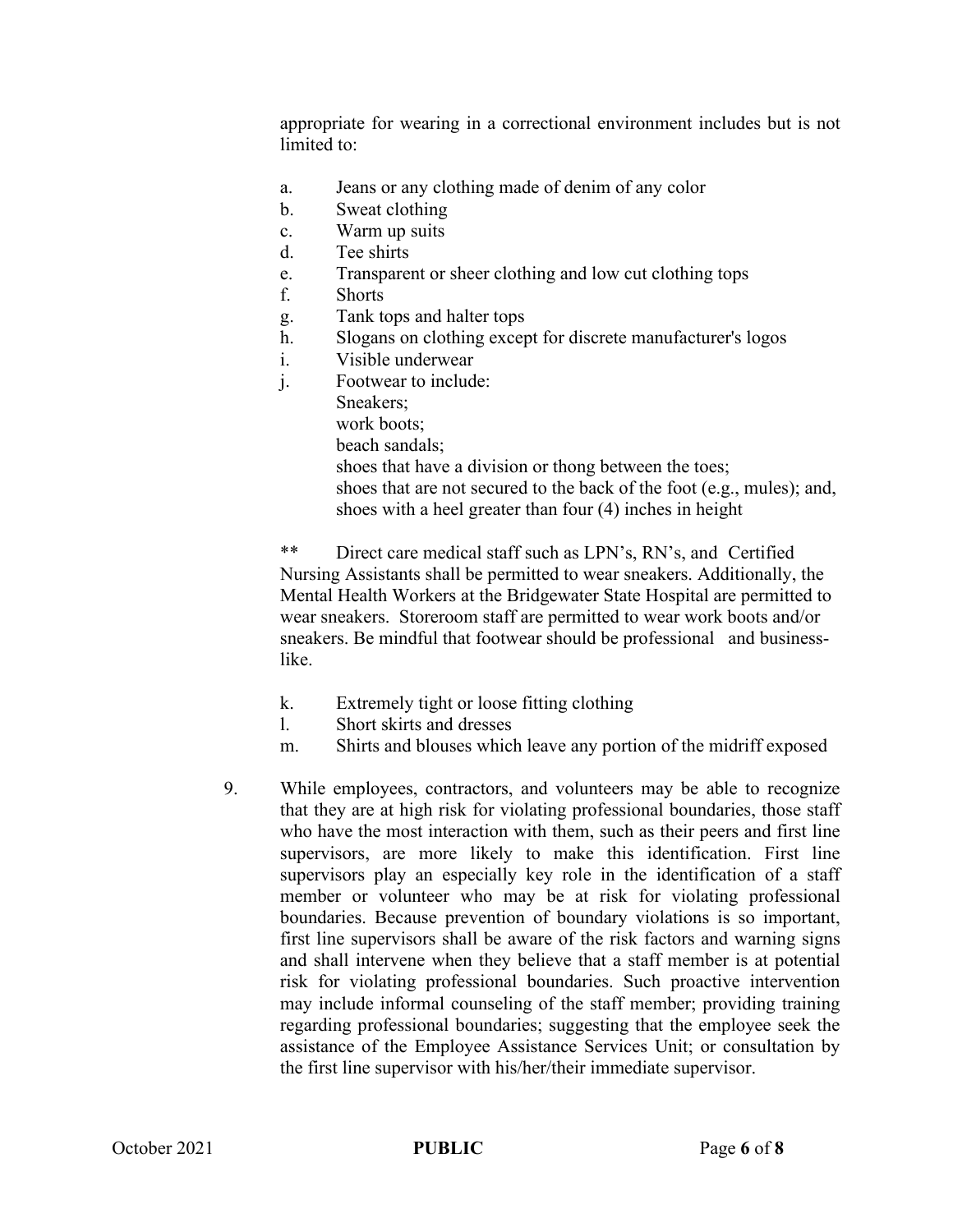## **225.04 REPORTING**

- 1. All allegations and incidents of professional boundary violations with inmates shall be immediately reported verbally by an employee or contractor to the Superintendent or Division Head and followed up with a Confidential Incident Report prior to the end of his or her shift. During non-business hours these allegations and incidents shall be reported to the Shift Commander, who shall then immediately notify the Superintendent. Failure of any employee or contractor to report these allegations may result in disciplinary action, up to and including termination.
- 2. Depending upon the seriousness of the incident or allegation, the Superintendent or Division Head may need to notify his/her/their manager immediately and follow-up with an Urgent Matter Report.

## **225.05 CORRECTIVE ACTION FOR CONTRACTORS AND VOLUNTEERS WHO VIOLATE SEXUAL HARASSMENT AND ABUSE POLICIES**

- 1. Any contractor or volunteer who engages in sexual abuse shall be prohibited from contact with inmates and shall be reported to law enforcement agencies, unless the activity was clearly not criminal, and to any relevant licensing bodies.
- 2. The institution shall take appropriate remedial measures, and shall consider whether to prohibit further contact with inmates, in the case of any other violation of agency sexual abuse or sexual harassment policies by a contractor or volunteer.

## **225.06 INVESTIGATION**

- 1. All allegations of professional boundary violations that may violate any Department regulation, policy, or rule and may require investigation shall be reported to the Internal Affairs Unit pursuant to 103 DOC 522, *Internal Affairs Unit*.
- 2. The Chief of Internal Affairs or designee shall review and assess all reports and allegations of professional boundary violations and determine what course of action shall be taken regarding the investigation of those alleged violations as required by 103 DOC 522, *Internal Affairs Unit*.

## **225.07 SELECTION AND HIRING**

1. As part of the process by which employees and contractors are selected and hired, the Executive Director of Human Resources shall ensure that the pre-employment background investigation shall include an appropriate